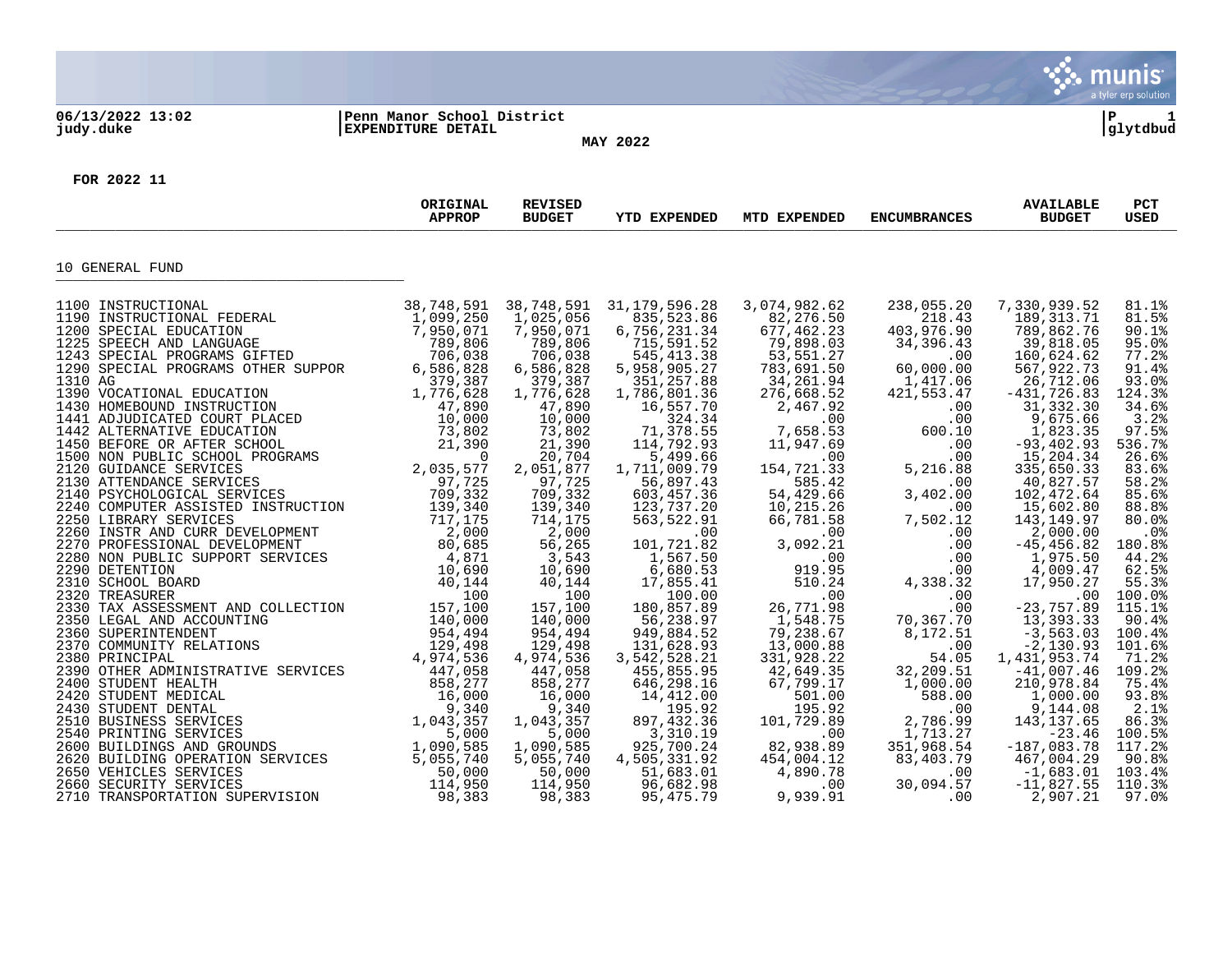

## **06/13/2022 13:02 |Penn Manor School District |P 2 judy.duke |EXPENDITURE DETAIL |glytdbud**

**MAY 2022**

**FOR 2022 11**

|                                                                                                                                              | ORIGINAL<br><b>APPROP</b> | <b>REVISED</b><br><b>BUDGET</b> | <b>YTD EXPENDED</b>           | MTD EXPENDED    | <b>ENCUMBRANCES</b>        | <b>AVAILABLE</b><br><b>BUDGET</b> | <b>PCT</b><br>USED |
|----------------------------------------------------------------------------------------------------------------------------------------------|---------------------------|---------------------------------|-------------------------------|-----------------|----------------------------|-----------------------------------|--------------------|
| 2720 TRANSPORTATION OPERATIONS                                                                                                               | 3,722,300                 | 3,755,300                       | 4, 174, 718.31                | 566,805.16      | 8.38                       | -419,426.69                       | 111.2%             |
| 2750 TRANSPORTATION NONPUBLIC                                                                                                                | 330,000                   | 330,000                         | 32,380.50                     | 6,091.00        | .00                        | 297,619.50                        | 9.8%               |
| 2790 TRANSPORTATION-OTHER                                                                                                                    | $\sim$ 0                  |                                 | 1,140.00                      | .00             | .00                        | $-1,140.00$                       | 100.0%             |
| 2810 CENTRAL TECHNOLOGY SERVICES                                                                                                             | 7,000                     | 7,000                           | 17,405.39                     | 932.56          | 2,363.04                   | $-12,768.43$                      | 282.4%             |
| 2818 CENTRAL TECHNOLOGY SERVICES                                                                                                             | 1,443,266                 | 1,443,266                       | 1,442,850.30                  | 131,942.09      | $.00 \ \rm$                | 415.70                            | 100.0%             |
| 2831 SUPPORT STAFF SUPERVISION                                                                                                               | 183,300                   | 183,300                         | 164,146.46                    | 13,414.72       | 91.64                      | 19,061.90                         | 89.6%              |
| 2832 STAFF RECRUITMENT                                                                                                                       | 450                       | 450                             | 28,833.46                     | .00             | $.00 \ \rm$                | $-28,383.46$ 6407.4%              |                    |
| 2834 SUPPORT STAFF DEVELOPMENT                                                                                                               | 12,000                    | 12,000                          | 1,904.40                      | .00             | .00                        | 10,095.60                         | 15.9%              |
| JEVELOPMENT<br>JEVELOPMENT<br>G 278,000<br>2836 SUPPORT STAFF DEVELOPMENT                                                                    |                           | 1,500                           | 1,440.00                      | .00             | .00                        | 60.00                             | 96.0%              |
| 2839 WELLNESS                                                                                                                                |                           | 21,700                          | 23,180.49                     | 446.62          | $.00 \ \rm$                | $-1,480.49$                       | 106.8%             |
| 2840 DATA PROCESSING                                                                                                                         |                           | 278,000                         | 233, 253.99                   | 10,429.88       | 22,149.86                  | 22,596.15                         | 91.9%              |
| 2900 SUPPORT SERVICES OTHER                                                                                                                  | 97,285                    | 97,285                          | 97,357.93                     | .00             | .00                        | $-72.93$                          | 100.1%             |
| 3210 SCHOOL SPONS STUDNT ACTIVITIE                                                                                                           | 283,094                   | 283,094                         | 242,720.78                    | 18,523.45       | 281.60                     | 40,091.62                         | 85.8%              |
| 3250 SCHOOL SPONS ATH ACTIVITIES                                                                                                             | 1,314,631                 | 1,314,631                       | 1,072,305.75                  | 46,064.84       | 35,833.99                  | 206, 491.26                       | 84.3%              |
| 3300 COMMUNITY SERVICES<br>The contract of the contract of $\frac{0}{0}$<br>S<br>OVE 2,500<br>OVE 15,000                                     |                           | 11,557                          | 3,283.63                      | 1,323.67        | 1,517.23                   | 6,756.14                          | 41.5%              |
| 3350 WELFARE ACTIVITIES                                                                                                                      |                           | 3,000                           | .00                           | .00             | .00                        | 3,000.00                          | .0%                |
| 3390 OTHER COMMUNITY SERVICES<br>3400 SCHOLARSHIPS AND AWARDS                                                                                |                           | 4,261                           | 2,724.88                      | .00             | .00                        | 1,536.12<br>423.66                | 63.9%<br>83.1%     |
| 4400 ARCH AND ENGINEER IMPROVE                                                                                                               |                           | 2,500<br>15,000                 | 2,076.34<br>.00               | 1,868.34<br>.00 | .00<br>.00                 | 15,000.00                         | .0 <sub>8</sub>    |
| 5110 DEBT SERVICE                                                                                                                            | 8,170,759                 | 8,170,759                       | 7,810,450.00                  | .00             | $.00 \,$                   | 360,309.00                        | 95.6%              |
| 5220 TRNSFR TO SPECIAL REVENUE FUN                                                                                                           | 500,000                   | 500,000                         | .00                           | .00             | .00                        | 500,000.00                        | $.0\%$             |
| 5240 TRNSFR TO DEBT SERVICE FUND                                                                                                             | 970,000                   | 970,000                         | .00                           | .00             | .00                        | 970,000.00                        | .0%                |
| 5251 TRNSFR TO FOOD SERVICE FUND                                                                                                             |                           | 10,000                          | .00                           | .00             | .00                        | 10,000.00                         | .0%                |
| 5800 SUSPENSE ACCOUNTS                                                                                                                       |                           | $\Omega$                        | $-1,007,037.74$               | $-81,653.50$    | .00                        | 1,007,037.74                      | 100.0%             |
| $\begin{bmatrix} \text{ICE} & \text{FUND} & & & 10 \, ,000 \, & & & & 0 \ & & & & 3 \, ,700 \, ,000 \end{bmatrix}$<br>5900 BUDGETARY RESERVE |                           | 3,714,120                       | .00                           | .00             | .00                        | 3,714,120.00                      | .0%                |
| TOTAL GENERAL FUND                                                                                                                           | 98,234,423                | 98,234,423                      | 78,423,075.93                 | 7,309,448.76    | 1,825,281.58 17,986,065.49 |                                   | 81.7%              |
| GRAND TOTAL                                                                                                                                  | 98, 234, 423              |                                 | 98, 234, 423 78, 423, 075. 93 | 7,309,448.76    |                            | 1,825,281.58 17,986,065.49        | 81.7%              |
|                                                                                                                                              |                           |                                 |                               |                 |                            |                                   |                    |

\*\* END OF REPORT - Generated by Judy Duke \*\*